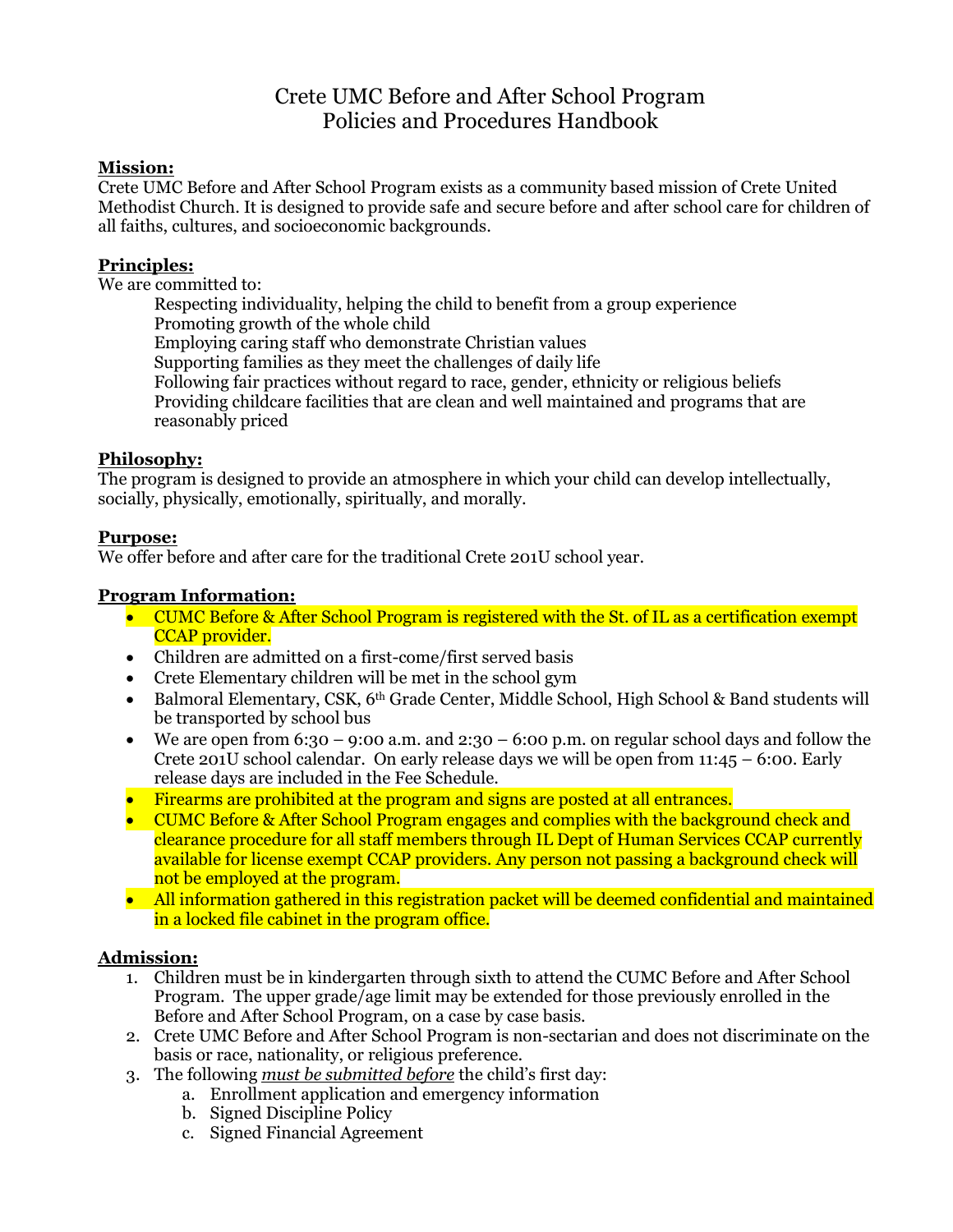- 4. The Before and After School Program staff are not equipped or trained to meet the needs of children with severe handicaps, emotional disabilities or health problems. **A copy of an applicant's IEP will be required before a decision can be made regarding enrollment.**
- 5. Children will be admitted at any time during the year when a need arises and based on the availability of space. Pre-registration for each school year will occur shortly after Crete 201U District publishes the calendar for the next school year. Currently enrolled children will have first option, and then registration will open to the public. Church members, siblings of currently enrolled children, and those on the waiting list are given priority.

# **Tuition:**

The Before and After School Program is a non-profit program and relies on your tuition to pay salaries, for maintenance, and the purchase of program materials. Tuition will be based on the Crete 201U school calendar. There is a \$50 non-refundable registration fee per family. For details on payment amounts, due dates, and late fees, please refer to the Before and After School Program Fee Schedule, which is included with the Registration Form.

The Tax ID Number is: 36-2181995

All major credit cards will be accepted

# **Tuition will not be refunded for missed days, vacations, holidays, sickness, or inclement weather days.**

### **Hours of Operation:**

School year hours are from  $6:30 - 9:30$  am and  $2:30 - 6:00$  pm  $(11:45 - 6:00$  pm on early release days)

Messages may be left on the church answering machine or the After School cell any time of the day.

Church: 708-672-8353

Before and After School cell: 708-670-6822

#### **Attendance:**

Notify a CUMC Before and After School Program staff member when you know a child will be absent. This is best done by direct phone contact with a staff member well before the time the program starts. Please leave your voice message or text the Program cell phone. This is for the safety of your child.

#### **Afternoon Meal:**

CUMC Before & After School Program participates in the IL State Board of Education Nutrition Program for At-Risk/After School Sites. Every day your child will received a nutritionally balanced meal catered by Eat Enterprises. If a child has any food allergies or special diet needs, describe them to the program director. If your child's needs can be handled by the staff, be sure the child's needs and the planned Before and After School Program action is noted in your application. Children attending the Before School Program may bring breakfast from home to eat.

#### **Attire:**

It is the parent's responsibility to send the child in clothing appropriate for indoor and outdoor play. Children are expected to follow the Crete 201U dress code policy. Lost articles of clothing will be prominently displayed in the Lost and Found area.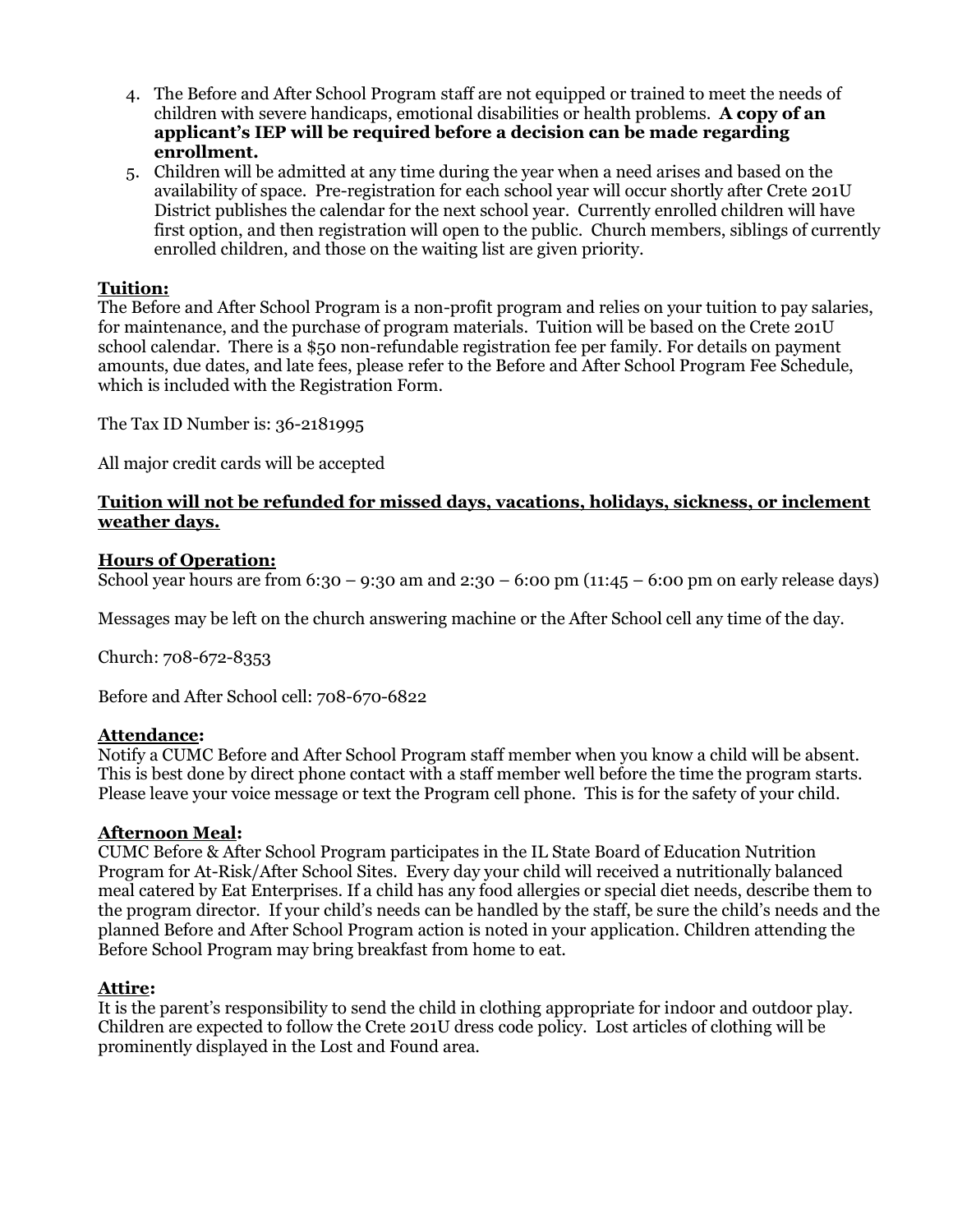# **Homework Room:**

As a service, we provide a quiet homework room. If you request us to do so, we will remind your child to use the homework room. Your child may be asked to leave the homework room if he/she is disruptive to others.

# **Late Pick-up Policy:**

Our center closes promptly at 6:00 pm. Please make certain your child is picked up NO LATER than 6:00 pm. It is the parent's/guardian's responsibility to contact the program director and arrange for an alternate pick-up person if an unforeseen event is causing delay in picking up your child. Our late fee is one dollar per minute per child after 6:00pm. NO MOTORCYCLE PICK-UPS.

# **Health Policies:**

# **Illness:**

You will be called to pick up your child, if any of the following occur:

- Undiagnosed rash (bring note from doctor if it has been diagnosed)
- Discharge from eyes or ears
- Sore throat or persistent cough
- Vomiting
- Diarrhea
- Head lice
- Any contagious disease
- Fever that we can detect with a paper thermometer and as Crete 201U policy states the child should remain at home until fever free for 24 hours.

# **Medication:**

 No medications will be given during the Before and After School Program with the exception of inhalers. Parents of a child with special medical needs should discuss those needs with the Before and After School Program director.

# **Emergencies:**

- In case of an accident, parents will be notified of the injury
- If a medical emergency arises, the Program staff will attempt to contact you. If the emergency is such that immediate hospital attention is necessary, an ambulance may take your child to the closest hospital

# **Arrival and Departure:**

Parents are responsible for arranging transportation to the Before School Program and from the After School Program. Upon your request, Crete 201U will assign your child/children to the school bus that stops at Crete UMC. When picking up your child from the After School Program, you must come inside to sign out and let the staff members know that you are leaving with your child. A child can NOT leave with anyone other than a parent, unless a signed authorization is received first.

#### **Inclement Weather Policy:**

The Before and After School Program will follow the CM 201U weather plan. If CM 201U schools close early due to inclement weather, the Program will adjust to the revised closing and open early. The Before and After School Program will be closed on all full days CM 201U schools are closed for inclement weather.

# **Conduct and Behavior:**

All children are expected to behave responsibly and fairly at all times. Use of church facilities should be properly respected.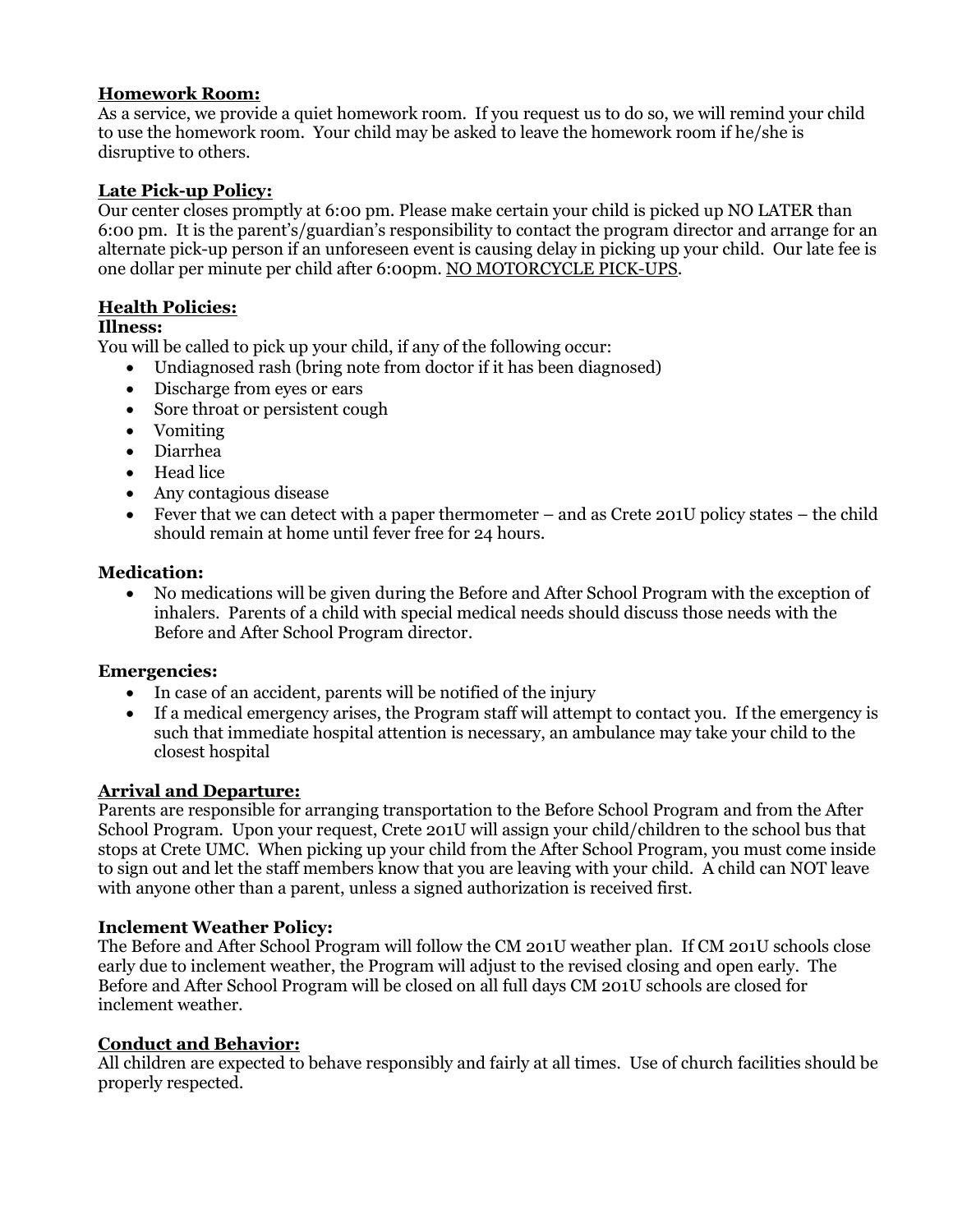Failure to comply with the above policies and procedures could result in termination of your child's enrollment. Your signature on the registration form and Discipline and Conduct Agreement indicates your agreement and compliance to these policies and procedures.

# Standard Fee Schedule for 2019/2020 School Year Crete UMC Before and After School Program

Registration Fee: \$50 per family per school year

**Tuition fees are calculated according to CM201U school year calendar** at \$10.00 a session for one child & \$15.00 on early release afternoon sessions with no reimbursement for sick days. Multiple children tuition will be calculated at \$8.50 a session per child & \$13 per child on early release afternoon sessions with no reimbursement for sick days. Recurring payments will be set up for monthly payments only with a credit card authorization kept on file. Checks and cash are due by the 1st of each month or week. Balances are due paid in full May 30<sup>th</sup>.

**Tuition fees paid for drop-ins** will be considered at the discretion of the Program Director and capacity of the program. The rate is **\$12 a session per child**. Early release afternoon sessions will be calculated at **\$16 per child**. Multiple children per family will be calculated at **\$10 per session per child** and **\$14 per child on early release afternoons**. A credit card authorization will be kept on file and a minimum initial \$100 deposit is required; attended days will be debited. When balance reaches a minimum of \$20 another \$100 deposit will be required. Credit balances will be refunded at the end of the school year.

#### THERE WILL BE A \$10 CHARGE FOR RECURRING PAYMENT CHANGES.

#### 2019-2020 School Year Two Children

Before School: 176 days @ \$10.00 = \$1,760 one child 176 days @ \$17.00 = \$2992 two children

After School:<br>176 days incl. 16 ER days =  $$1,840$  one child Before & After: \$3600 Total \$6130 Total \$6130 Total

174 days incl. 16 ER days =  $$3138$  two children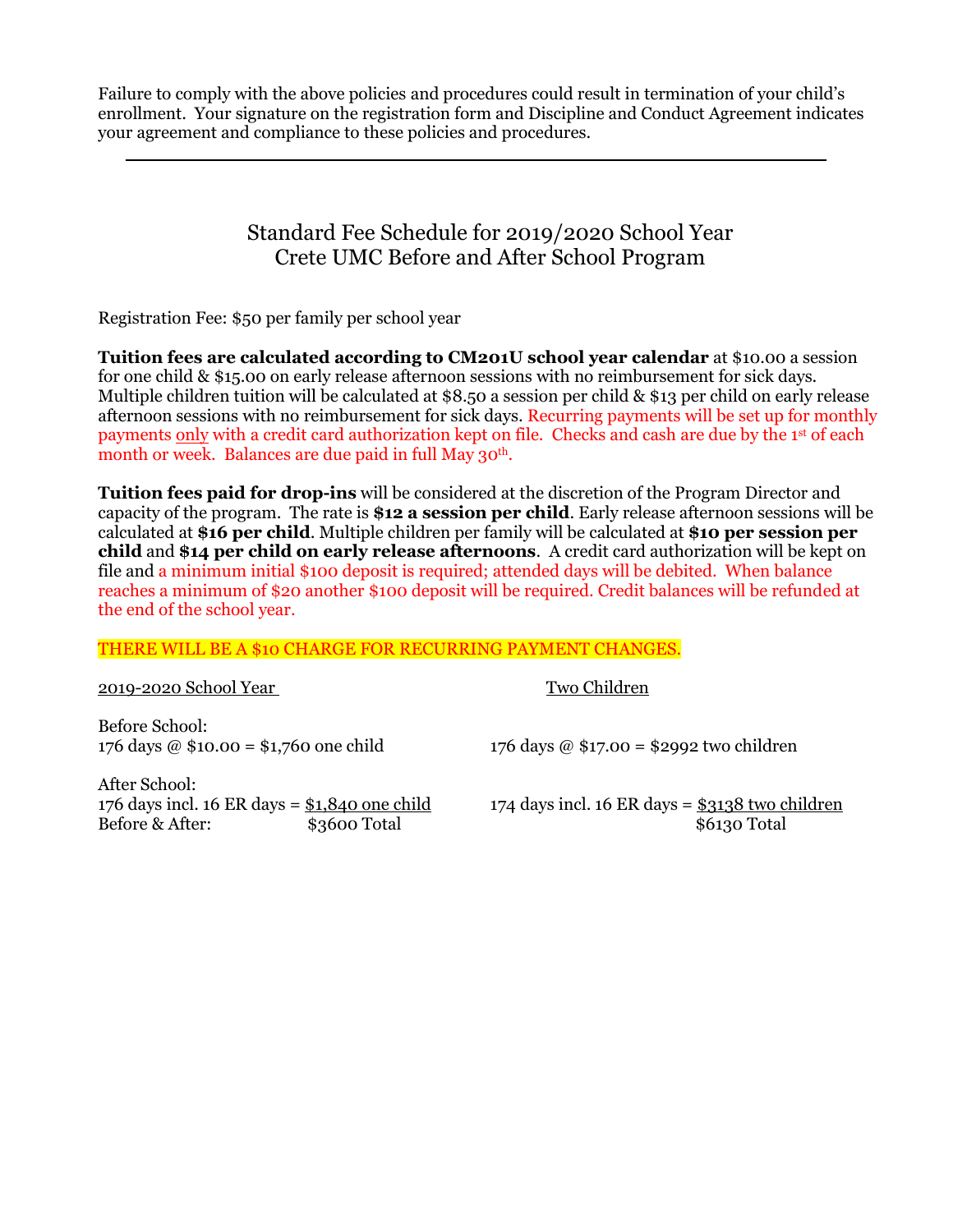# Crete UMC – Before & After School Program Discipline and Conduct Agreement

Your signature below indicates that you have read the Discipline Policy and you support our behavior standards. Please understand that the Before & After School Program is a Christian organization and therefore maintains certain standards and values. It is understood that if any one or more of the following actions from the Discipline Policy is displayed by the child in the Before & After School Program, he/she will be subject to loss of one or more privileges that day. If inappropriate behavior persists, childcare can be terminated.

We believe that children learn self-control when adults treat them with dignity and use discipline techniques such as:

- 1. Guiding children by setting clear consistent limits for program behavior.
- 2. Visualizing mistakes as an opportunity to learn from them.
- 3. Redirecting children to more acceptable behavior or activity.
- 4. Listening when children talk about their feelings and frustrations.
- 5. Guiding children to resolve conflicts and modeling skills that help them solve their own problems.
- 6. Patiently reminding children of the rules and their rationale as needed.
- 7. Compliance with School District 201U rules and regulations.

Corporal punishment or abusive language of any kind is not allowed in any program at Crete UMC.

Rules will be consistent, based on the understanding of individual needs and development and will promote selfdiscipline and acceptable behavior. Positive reinforcement will be used to guide the children. If necessary a timeout period will be used to help regain control and not used as punishment. If a discipline problem arises and continues to persist, parents and the Director will work together to resolve the conflict.

In an effort to ensure the proper handling of discipline problems and corrective discipline procedures for certain situations, the following guidelines have been established:

#### **Minor Offenses**

Back talking to a counselor Not listening to directions Name calling / teasing Being disruptive / loud Antagonizing / starting trouble Bringing items that are not necessary Kicking / play fighting / or wrestling Going into other people's belongings

The corrective procedure for each category is as follows:

#### **Minor Offenses**

Oral Warning Time Out Director/Parent Conference Suspension for a determined time Expulsion from Program\*

#### **Major Offenses**

Fighting / Pushing / Kicking Foul language Going to unauthorized areas Throwing restrictive objects endangering the safety of others. (sticks, rocks, wood, balls) Destroying Crete UMC equipment or property Lying / Deceiving / or Stealing Endangering the safety of others Hitting or pushing a counselor

#### **Major Offenses**

Director/Parent Conference Suspension for a determined time Expulsion from Program\*

\* Expulsion from the program is for one calendar year. There will be no refund of program fees. A child who has been expelled from the program may request to be allowed back into the program after a short assessment period of 90 days.

Child's Name **Parent's/Guardian's Signature** Date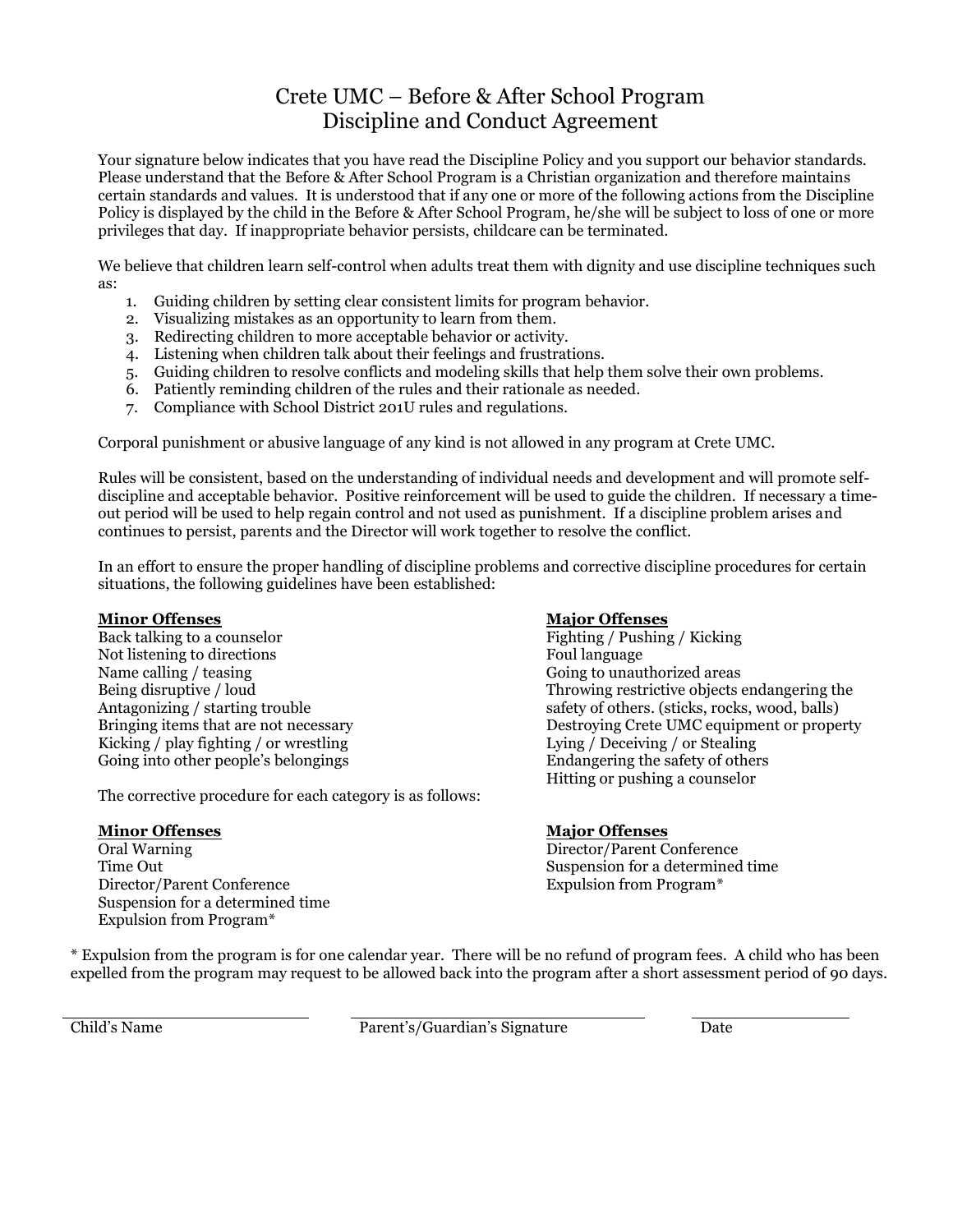# **Crete UMC Before and After School Program 2019-2020**

| School Attending: □ Crete □ Bal □ CSK □ Middle |                                                                                           | <b>Program Attending: <math>\Box</math> Before School <math>\Box</math> After School <math>\Box</math> Both</b> |                                                                                           |
|------------------------------------------------|-------------------------------------------------------------------------------------------|-----------------------------------------------------------------------------------------------------------------|-------------------------------------------------------------------------------------------|
| Child's/Children's Last Name:                  | <b>Home Phone:</b>                                                                        | Address:                                                                                                        |                                                                                           |
|                                                |                                                                                           |                                                                                                                 |                                                                                           |
| <b>Mother's Name:</b>                          |                                                                                           | <b>Father's Name:</b>                                                                                           |                                                                                           |
|                                                |                                                                                           |                                                                                                                 |                                                                                           |
| E-mail:                                        |                                                                                           | E-mail:                                                                                                         |                                                                                           |
|                                                |                                                                                           |                                                                                                                 |                                                                                           |
| Mother's (Guardian's) work number:             |                                                                                           | Father's (Guardian's) work number:                                                                              |                                                                                           |
|                                                | Circle one:<br>Call 1 <sup>st</sup> , 2 <sup>nd</sup> , 3 <sup>rd</sup> , 4 <sup>th</sup> |                                                                                                                 | Circle one:<br>Call 1 <sup>st</sup> , 2 <sup>nd</sup> , 3 <sup>rd</sup> , 4 <sup>th</sup> |
| Mother's (Guardian's) cell number:             |                                                                                           | Father's (Guardian's) cell number:                                                                              |                                                                                           |
|                                                | Circle one:<br>Call 1 <sup>st</sup> , 2 <sup>nd</sup> , 3 <sup>rd</sup> , 4 <sup>th</sup> |                                                                                                                 | Circle one:<br>Call 1 <sup>st</sup> , 2 <sup>nd</sup> , 3 <sup>rd</sup> , 4 <sup>th</sup> |
| <b>Additional Person:</b>                      | Number:                                                                                   | <b>Additional Person:</b>                                                                                       | Number:                                                                                   |
|                                                |                                                                                           |                                                                                                                 |                                                                                           |
|                                                |                                                                                           |                                                                                                                 |                                                                                           |

| <b>Child's First Name:</b> | Date of Birth | Grade | Allergies (Food & Meds), Special Needs, IEP: | <b>Homework First?</b> |
|----------------------------|---------------|-------|----------------------------------------------|------------------------|
|                            |               |       |                                              | $\Box$ Yes $\Box$ No   |
| <b>Child's First Name:</b> | Date of Birth | Grade | Allergies (Food & Meds), Special Needs, IEP: | <b>Homework First?</b> |
|                            |               |       |                                              | $\Box$ Yes $\Box$ No   |
| <b>Child's First Name:</b> | Date of Birth | Grade | Allergies (Food & Meds), Special Needs, IEP: | <b>Homework First?</b> |
|                            |               |       |                                              | $\Box$ Yes $\Box$ No   |

| Days Attending: (circle)                   | Pick-up Time: | <b>Primary Pick-up Person:</b> |
|--------------------------------------------|---------------|--------------------------------|
| M, T, W, TH, F, Various 1,2,3,4 Early Rel. |               |                                |

**The following persons also have permission to pick up my child/children:**

| × | × | ۹ |
|---|---|---|
|   |   |   |

| I have read the Crete UMC Policy and Procedure statements regarding my child's/children's expected behavior              |
|--------------------------------------------------------------------------------------------------------------------------|
| while in the program. I understand that if my child/children fail to abide by the rules that the policy will be put into |
| effect.                                                                                                                  |

| <b>Parent/Guardian Signature</b><br>Date<br>I understand the Health and Late pick-up fee. I agree to<br>contact the Crete UMC office should an emergency arise.                       | The following person/persons are not<br>allowed under any circumstances to<br>pick up my child/children from the Crete<br><b>UMC Before or After School Program:</b> |
|---------------------------------------------------------------------------------------------------------------------------------------------------------------------------------------|----------------------------------------------------------------------------------------------------------------------------------------------------------------------|
| <b>Parent/Guardian Signature</b><br>Date                                                                                                                                              |                                                                                                                                                                      |
| I understand that my child/children may be photographed at<br>the program and these photographs or videos may be used in<br>promoting the program either in print or on the Internet. | Legal documents must be submitted to be kept on file                                                                                                                 |
| <b>Parent/Guardian Signature</b><br>Date                                                                                                                                              | <b>Parent/Guardian Signature</b>                                                                                                                                     |

**Name: Relationship: Name: Relationship:**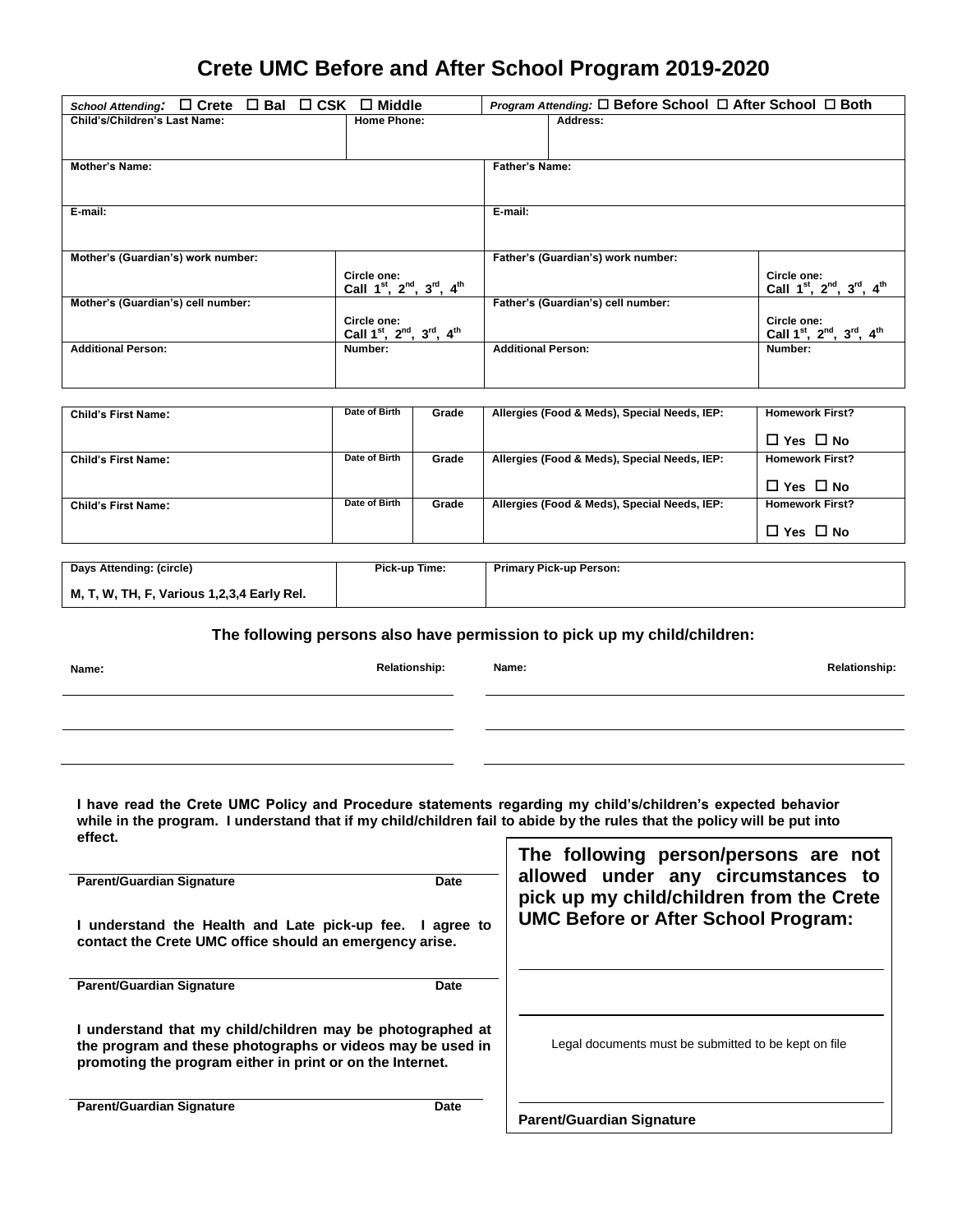

# **Credit Card Payment Authorization Form**

#### **Here's How Recurring Payments Work:**

You authorize regularly scheduled charges to your Visa, MasterCard, American Express, Discover card or Electronic Bank Transfer. A receipt will be emailed to you and each charge will appear on your statement.

#### **Please complete the information below:**

| credit card indicated below for \$________________on the ____th of each month for payment of my<br>my child's/children's monthly tuition. | authorize <b>CUMC Before &amp; After School Program</b> to charge my<br>child's/children's monthly tuition. Or, \$______________on the _____th & the _____ each month for payment of |  |
|-------------------------------------------------------------------------------------------------------------------------------------------|--------------------------------------------------------------------------------------------------------------------------------------------------------------------------------------|--|
|                                                                                                                                           |                                                                                                                                                                                      |  |
|                                                                                                                                           |                                                                                                                                                                                      |  |
|                                                                                                                                           |                                                                                                                                                                                      |  |
| Account Type: □ Visa □ MasterCard                                                                                                         | $\Box$ AMEX<br>Discover                                                                                                                                                              |  |
|                                                                                                                                           |                                                                                                                                                                                      |  |
|                                                                                                                                           |                                                                                                                                                                                      |  |
| Expiration Date ______________                                                                                                            |                                                                                                                                                                                      |  |
| CVV2 (3 digit number on back of Visa/MC, 4 digits on front of AMEX) ______                                                                |                                                                                                                                                                                      |  |
|                                                                                                                                           |                                                                                                                                                                                      |  |
| Electronic Bank Payment:                                                                                                                  |                                                                                                                                                                                      |  |
| Bank Name:<br>and the control of the control of the control of the control of the control of the control of the control of the            |                                                                                                                                                                                      |  |
| Account Number<br><u> 1989 - Johann Barbara, martin amerikan basal dan berasal dan berasal dalam basal dalam basal dan berasal dala</u>   |                                                                                                                                                                                      |  |
|                                                                                                                                           |                                                                                                                                                                                      |  |
|                                                                                                                                           |                                                                                                                                                                                      |  |

SIGNATURE DATE DATE

I authorize the above named business to charge the credit card or bank account indicated in this authorization form according to the terms outlined above. I understand that this authorization will remain in effect until I cancel it in writing, and I agree to notify the business in writing of any changes in my account information or termination of this authorization at least 15 days prior to the next billing date. If the above noted payment dates fall on a weekend or holiday, I understand that the payments may be executed on the next business day. This payment authorization is for the type of bill indicated above. I certify that I am an authorized user of this credit card and that I will not dispute the payment with my credit card company; provided the transactions correspond to the terms indicated in this authorization form.